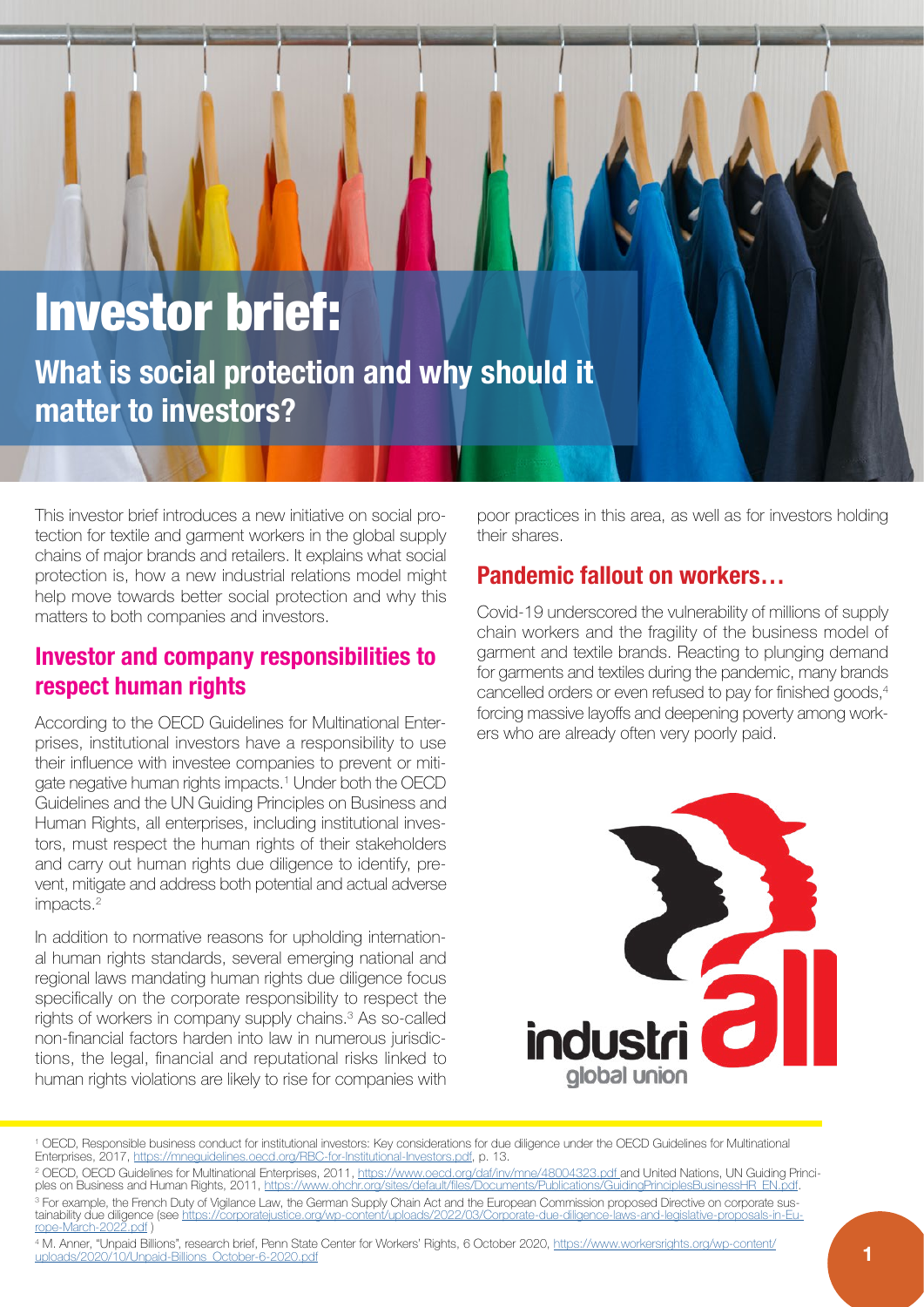

One of the root causes of garment workers' dire situation is that many producing countries have inadequate or non-existent social protection systems. According to the International Labour Organization (ILO), "social protection, or social security, is a **human right** and is defined as the set of policies and programmes designed to reduce and prevent poverty and vulnerability throughout the life cycle. Social protection includes child and family benefits, maternity protection, unemployment support, employment injury benefits, sickness benefits, health protection, old-age benefits, disability benefits and survivors' benefits."<sup>5</sup>

#### **The human right to social protection**

The right to social protection is [internationally](https://www.ituc-csi.org/investments-in-social-protection)  [recognized](https://www.ituc-csi.org/investments-in-social-protection) and enshrined in international labour law.6 It is also part of the UN Sustainable Development Goals (SDG), including SDG #1 on ending poverty, which calls for "nationally appropriate social protection systems and measures for all."7

Social protection systems enable other rights, such as a decent standard of living, and social protection is increasingly acknowledged as essential to protecting workers in large-scale crises. International organizations like the International Trade Union Confederation (ITUC), the ILO and UNICEF have recognized the role of universal social protection in advancing societal goals such as [gender and racial equality](https://www.ituc-csi.org/IMG/pdf/ituc_campaign_brief_-_a_global_social_protection_fund_en_v3.pdf) and eliminating child labour.8

In addition to being a human right, social protection is crucial to building societal resilience in the face of crises. This is recognized in the April 2020 [Call to Action](https://www.ilo.org/global/about-the-ilo/newsroom/news/WCMS_742446/lang--en/index.htm) for the global garment industry, a joint statement by employer and worker organizations in response to Covid-19's profound impact on garment workers' lives. The Call to Action, welcomed by the ILO, underscores the need for robust social protection systems "for a more just and resilient garment industry". And yet, according to the ITUC, "today less than half of the world's population have access to any form of social protection".9

5 ILO, 2017, "World Social Protection Report 2017-19: Universal social protection to achieve the Sustainable Development Goals", pp. xxix. Geneva: ILO [https://www.ilo.org/wcmsp5/groups/public/---dgreports/---dcomm/---publ/documents/publication/wcms\\_604882.pdf](https://www.ilo.org/wcmsp5/groups/public/---dgreports/---dcomm/---publ/documents/publication/wcms_604882.pdf) (accessed 17 Feb 2022) (emphasis added)

6 For example, ILO Convention 102 on Social Security, ILO Convention 168 on Employment Promotion and Protection against Unemployment and ILO Recommendation 202 on Social Protection Floors.

<sup>7</sup> <https://sdgs.un.org/goals/goal1>

8 ILO and UNICEF have emphasized the need for universal social protection to reverse a new surge in child labour linked to Covid-19; Mayen Jaymalin, "Worldwide Child Labor Increases to 160 million", The Philippine Star, 11 Jun 2021, accessed 2 March 2022, [https://www.philstar.com/head](https://www.philstar.com/headlines/2021/06/11/2104594/worldwide-child-labor-increases-160-million)[lines/2021/06/11/2104594/worldwide-child-labor-increases-160-million](https://www.philstar.com/headlines/2021/06/11/2104594/worldwide-child-labor-increases-160-million)

9 ITUC, ITUC Campaign Brief—A global social protection fund is possible, 2020, cited in Jason Judd, Sarosh Kuruvilla and J. Lowell Jackson, "Security for Apparel Workers: Alternative Models", NCP Working Paper No. 3, April 2022, Cornell University, p. 3, [https://www.ilr.cornell.edu/sites/default/](https://www.ilr.cornell.edu/sites/default/files-d8/2022-05/NCP%20IndustriALL%20Severance%20042222.pdf) [files-d8/2022-05/NCP%20IndustriALL%20Severance%20042222.pdf](https://www.ilr.cornell.edu/sites/default/files-d8/2022-05/NCP%20IndustriALL%20Severance%20042222.pdf)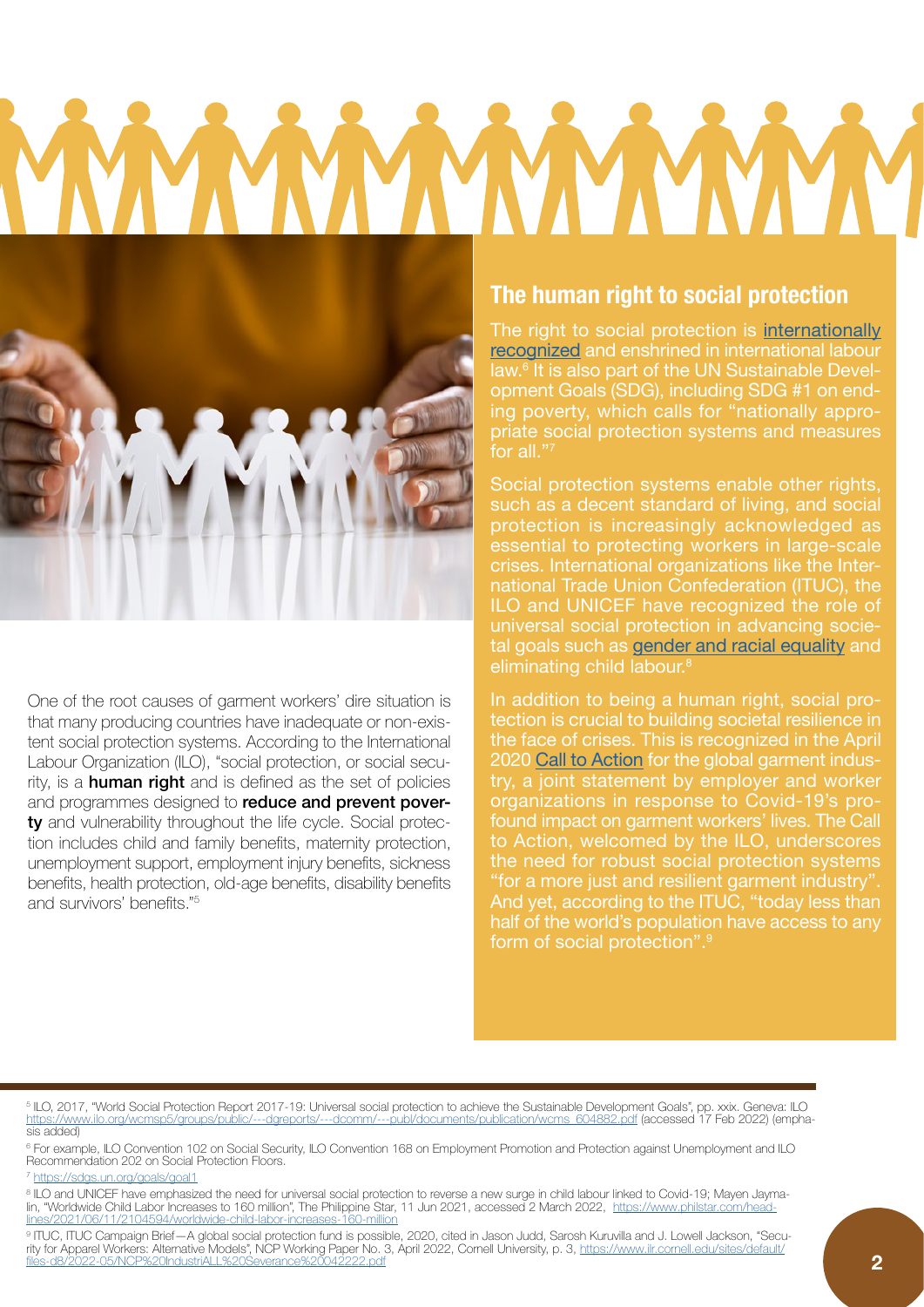

Recent research commissioned by IndustriALL Global Union and carried out by Cornell University found that, while all top garment exporting countries have laws requiring some form of severance pay, "there are major gaps between the laws and their implementation".10 Even in countries with legislation requiring severance – which, in the absence of other unemployment benefits, is a basic form of social protection for laid-off workers – these measures are often not enforced.

Although voluntary corporate codes of conduct frequently require suppliers to pay severance in accordance with local law, "the private regulation model does not guarantee it."<sup>11</sup> The result of these shortcomings has been widespread wage theft during Covid-19,12 leaving trade unions and civil society organizations to chase after brands to ensure workers in their supply chains receive payment. In addition to threatening the livelihoods and well-being of millions of workers, order cancellations and payment delays have led to protests by workers<sup>13</sup> and high-profile campaigns by labour and civil society organizations shaming the companies for their behaviour and demanding they pay workers their due.14

**This is not a sustainable system or business model, and it does not serve workers or companies well. The operational, financial and reputational risks inherent in the model should also be a concern for investors. Now, in the wake of the pandemic, is an opportune time to explore alternative ways forward.**

#### **…and a new model**

For years, IndustriALL, UNI Global Union and their allies have worked to establish a new model of supply chain industrial relations, one based on binding agreements – not voluntary initiatives – holding brands accountable for their impact on workers. The [Bangladesh Accord on Fire and Building Safety](https://bangladeshaccord.org/), and its recent successor, the [International Accord for Health](https://internationalaccord.org/home) [and Safety in the Garment and Textile Industry,](https://internationalaccord.org/home) are successful examples of such agreements. Building on the Bangladesh Accord, the International Accord imposes legally binding obligations on signatory brands and retailers (for example in terms of funding and dispute resolution). Its governance structure brings together global brands, local manufacturers, international and national trade unions. The Accord has significantly increased safety for workers in Bangladeshi apparel factories covered by the agreement.15

<sup>10</sup> Judd et al, "Security…", p. 7.

<sup>11</sup> Ibid., p. 15.

<sup>&</sup>lt;sup>12</sup> See, for example, Worker Rights Consortium, "Fired then robbed: Fashion brands' complicity in wage theft during Covid-19", April 2021, [https://www.](https://www.workersrights.org/wp-content/uploads/2021/04/Fired-Then-Robbed.pdf) [workersrights.org/wp-content/uploads/2021/04/Fired-Then-Robbed.pdf;](https://www.workersrights.org/wp-content/uploads/2021/04/Fired-Then-Robbed.pdf) M. Anner, "Abandoned? The impact of Covid-19 on workers and businesses at the bottom of global garment supply chains", Penn State Center for Global Workers' Rights, 27 March 2020; Clean Clothes Campaign, "Breaking point: Wage theft, violence and excessive workloads are pushing garment workers to breaking point during the pandemic", June 2021; and Business & Human Rights Resource Centre, "Wage theft and pandemic profits", March 2021.

<sup>13</sup> See, for example, [https://www.vice.com/en/article/akzkvp/international-fashion-houses-are-leaving-millions-of-asians-jobless-now-the-workers-are-pro](https://www.vice.com/en/article/akzkvp/international-fashion-houses-are-leaving-millions-of-asians-jobless-now-the-workers-are-protesting)[testing](https://www.vice.com/en/article/akzkvp/international-fashion-houses-are-leaving-millions-of-asians-jobless-now-the-workers-are-protesting)

<sup>14</sup> See <https://www.industriall-union.org/global-action-to-support-the-garment-industry>; <https://www.payyourworkers.org/>; and [https://www.publiceye.](https://www.publiceye.ch/en/topics/fashion/covid-19-wage-theft-debunking-excuses-from-fashion-brands) [ch/en/topics/fashion/covid-19-wage-theft-debunking-excuses-from-fashion-brands](https://www.publiceye.ch/en/topics/fashion/covid-19-wage-theft-debunking-excuses-from-fashion-brands)

<sup>15</sup> See, for example, Sarah Newell and Christie Miedema, "A history of negligence: How Gap and other major brands failed to draw lessons from the That's It Sportswear factory fire", Business & Human Rights Resource Centre, 14 December 2021, https://www.business-humanrights.org/en/blog/a-history-ofnegligence-how-gap-and-other-major-brands-failed-to-draw-lessons-from-the-thats-it-sportswear-factory-fire/ **3**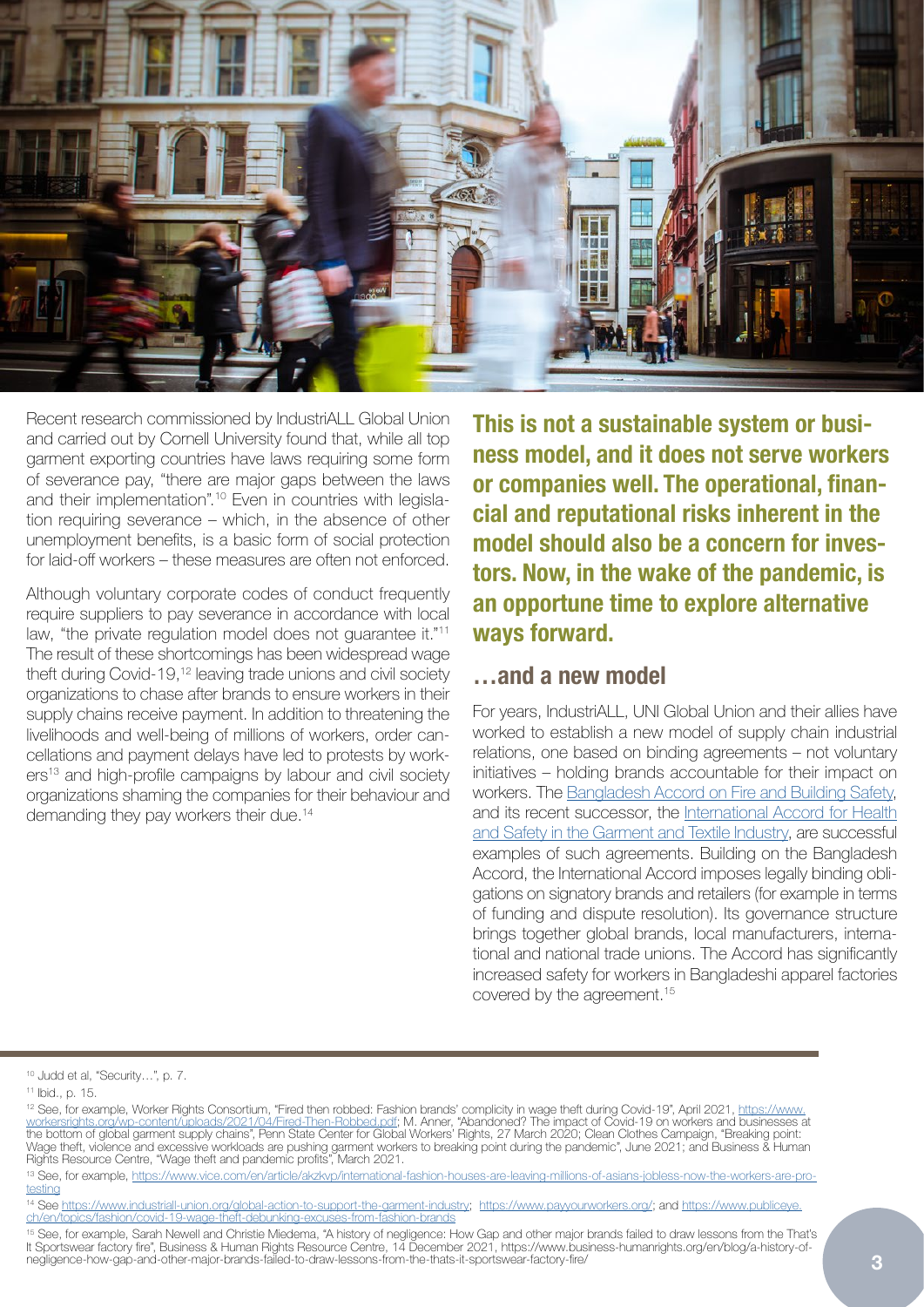

**Many investors have been supportive of the Accord over the years. In a public statement in April 2021, over 180 institutional investors representing over US\$4 TN in assets under management recognized the Bangladesh Accord as a "proven model for effective supply chain management" and called for its expansion to other countries "as the global garment sector looks to 'build back better.'"16**

The investor statement explicitly pointed to the **binding** nature of the agreement as crucial to the model's success in holding brands accountable. By helping address adverse impacts on garment workers in Bangladesh, the Accord "has given investors a sense of confidence that risks to brands sourcing there is [sic] being managed and mitigated."

Another model, the International Bargaining Forum (IBF), is a sectoral framework of the maritime shipping industry for collective bargaining, involving the International Transport Workers' Federation (ITF) and a consortium of ship owners and shipping management companies. This long-running and successful global collective bargaining system presents a potential model for a social protection fund for garment workers, bringing together several essential aspects, such as binding obligations on employers; a dispute resolution mechanism; provision of funding by lead firms for a worker welfare fund, union access to effect workplace inspections and a transnational scope.<sup>17</sup>

Elements of these and other models can be applied to other systemic problems in the supply chain.<sup>18</sup> Drawing on experience and the lessons learned from preceding models, IndustriALL is now looking for an alternative system for the garment and textile sector, one that can address the dire lack of income security for workers in global apparel supply chains.



**IndustriALL and its allies are advocating for a** global and enforceable collective bargaining agreement **between trade unions, buyers and suppliers on social protection – a social safety net that brands would be expected to contribute to as part of their responsibility to workers in their global supply chains. IndustriALL's aim is to reach an agreement with brands on creating a** bridging fund **for garment worker social protection until national social protection systems in garment exporting countries can be improved. This is part of a** continuum**: from the Bangladesh Accord, which addressed worker rights and safety in one country, to the International Accord, which aims to extend those gains beyond Bangladesh, to an initiative for universal social protection that will seek to implant deep-rooted and positive change for an entire sector.**

<sup>16</sup> Interfaith Center on Corporate Responsibility, "With Work Remaining and Covid19 Still Raging, Investors Caution Against Allowing the Bangladesh Accord for Fire and Building Safety to Expire", 22 April 2021, [https://www.iccr.org/work-remaining-and-covid19-still-raging](https://www.iccr.org/work-remaining-and-covid19-still-raging-investors-caution-against-allowing-bangladesh-accord-fire)tors-caution-against-allowing-bangladesh-accord-fire

17 Judd et al, "Security…", p. 23.

18 Ibid., Section 2.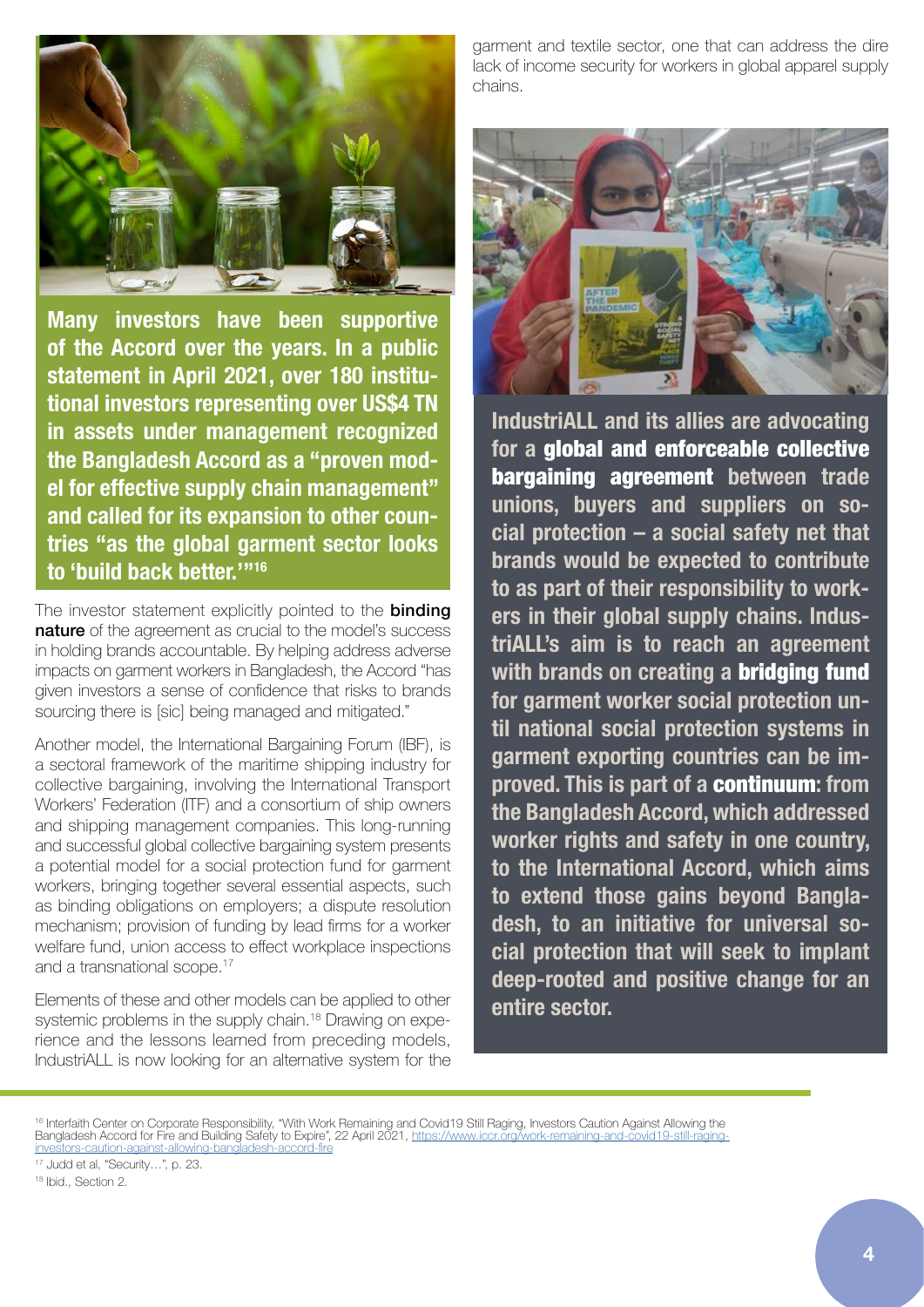# **Why should companies care about social protection?**

Social protection is part of the international human rights standards many multinational enterprises claim to adhere to, such as the **LO Declaration of Principles Concerning Multi**[national Enterprises and Social Policy](https://www.ilo.org/wcmsp5/groups/public/---ed_emp/---emp_ent/---multi/documents/publication/wcms_094386.pdf) (MNE Declaration) and the International Bill of Human Rights.19 Although corporate codes of conduct commonly cover severance pay as part of wages and benefits – in alignment with brands' responsibilities for garment supply chain workers – social auditing data from apparel and footwear factories has shown "high levels of non-compliance with severance requirements."20

On the opportunity side, the potential for brands to benefit is real: through this new initiative on social protection, companies could pool resources to help address a systemic challenge that no single company can solve but which poses a risk to all companies in the sector. Further, trade unions would provide expertise, assistance and accountability to the process. And as [mandatory human](https://www.business-humanrights.org/en/big-issues/mandatory-due-diligence/)  [rights due diligence laws](https://www.business-humanrights.org/en/big-issues/mandatory-due-diligence/) continue to emerge, companies will increasingly be compelled to ensure respect for human rights throughout their supply chains. The initiative will make a crucial contribution to this mandate by building a garment worker welfare fund based on collective bargaining and aimed at strengthening national social protection systems.

### **Why should investors care?**

The Bangladesh Accord was born of a terrible tragedy: over 1,100 deaths in the collapse of a single factory complex. Another crisis, Covid-19, has pushed garment workers in multiple countries out of jobs and deeper into poverty. Both of these crises have revealed the unsustainability of global supply chains: the imbalance of power between brands and suppliers and between employers and workers; and the unfair distribution of risks that have allowed brands and retailers to profit even while workers have experienced extensive wage theft, precarious employment and lack of social safety nets. Companies will not agree on their own to change their business model or to take on more of the risks of outsourced production, but it should not take another crisis and massive suffering for them to do so.<sup>21</sup> This is where investors come in.

Institutional investors often hold diversified portfolios; as so-called universal owners, many of them are invested in the entire market.<sup>22</sup> Affected as they are by sectoral and other systemic risks, such investors should share the Call to Action's goal of "a more just and resilient garment industry".23 Social protection is a societal issue: it helps prevent poverty and inequality, can act as a stabilizer and is key to a sustainable economy, decent work and formal employment. Investors increasingly understand that companies' practices and entire business models, such as those predicated on outsourcing, are not only associated with individual instances of human rights abuse but are exacerbating systemic problems such as inequality.<sup>24</sup>

Contributing to social protection, on the other hand, presents an opportunity for companies to address some of the negative impacts of supply chain outsourcing and should therefore be a demand of responsible investors. It is also in investors' interests that "their" companies' workforces, including indirect employees, are protected from crises, are paid fairly and are productive and stable. Fortunately, recognition of these facts is increasing among responsible investors. For example, in the face of Covid-19, hundreds of institutional investors have expressed concern about the lack of social safety nets and urged businesses to consider providing paid leave to all workers, including subcontractors.25 These investors have recognized that the "long-term viability" of their companies is "inextricably tied to the welfare of their stakeholders", including workers, and that widespread unemployment threatens not just workers but also "basic social stability and the financial markets".<sup>26</sup>

Social protection is a crucial part of making textile and garment supply chain production more equitable, and can also serve to mitigate risk for companies and investors. In the model envisaged, brands and retailers will have an essential role in contributing to social protection, and investors' leverage will be key to encouraging these companies to participate in the initiative. Building social protection for garment workers is a sector-wide, long-term goal. The onus will not be put on any single brand, government or investor; rather, the idea is for companies, investors, trade unions, governments, suppliers, civil society organizations and other stakeholders to join together, and through shared responsibility, achieve positive change in the global garment industry.

<sup>&</sup>lt;sup>19</sup> The MNE Declaration, for example, notes that "[m]ultinational and other enterprises could complement public social security systems and help to stimulate further their development". Article 9 of the International Covenant on Economic, Social and Cultural Rights (ICESCR) recognizes the universal right to social security and social insurance.

<sup>20</sup> Judd et al, "Security…", pp. 11 and 7.

<sup>21</sup> Judd et al, "Security…", p. 21.

<sup>22</sup> PRI, "Macro Risks: Universal Ownership", 12 Oct. 2017, https://www.unpri.org/sustainable-development-goals/the-sdgs-are-an-unavoidable-consideration-for-universal-owners/306.article (accessed 3 March 2022)

<sup>&</sup>lt;sup>23</sup> See UN Working Group on Business and Human Rights, "Taking Stock of Investor Implementation of the UN Guiding Principles on Business and Human Rights", A/HRC/47/39/Add. 2, Geneva, June 2021, p. 6: "In the case of large, passive asset managers, also known as 'universal owners', using leverage to promote public policy that tackles systemic risks to human rights is an especially crucial form of leverage."

<sup>&</sup>lt;sup>24</sup> See, for example, C. O'Connor-Willis, Making ESG Work, 2021, NYU Stern Center for Business and Human Rights.

<sup>&</sup>lt;sup>25</sup> See ICCR, "Investor Statement on Coronavirus Response", no date,<https://www.iccr.org/investor-statement-coronavirus-response>and investor engagement letter, "Re: Provision of paid sick leave for direct and indirect employees", Jan 2022, available here [https://www.iccr.](https://www.iccr.org/sites/default/files/blog_attachments/investor_engagement_letter_on_paid_sick_leave_-_final12600.pdf) org/sites/default/files/blog\_attachments/investor\_engagement\_letter\_on\_paid\_sick\_leave